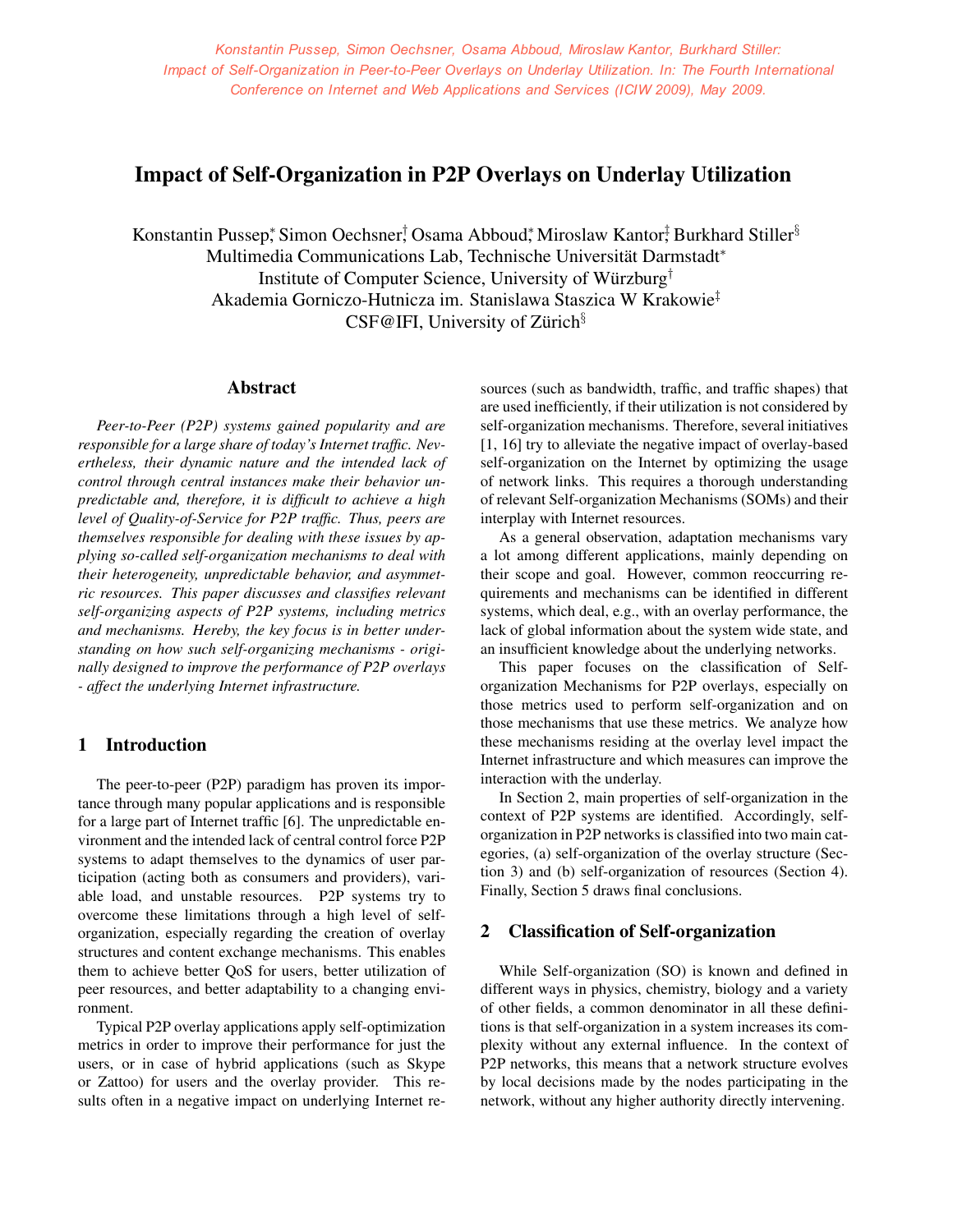

**Figure 1. SOM overview.**

In P2P systems self-organization is defined at the level of overlay networks, i.e. logical networks above the physical network. By implication, the physical network is called the underlay. Based on the classification of self-organization given in [13] we identify the most relevant SO criteria for P2P systems:

- Mutability: The system's ability to change its structure by rearranging connections among peers.
- Organization: The system is able to create an appropriate structure for improved performance.
- Metrics: The system is able to detect any environmental perturbations.
- Adaptivity: The system can react on changing metric values accordingly.
- Feedback: The adaptive nature of the system leads to changes in the system's performance. The system collects this information (locally and/or from other peers) and provides this feedback to the adaptation activity.
- Randomness: This feature allows to create and update complex structures without global knowledge.
- Emergence: The whole system exposes properties that are not present at single peers. E.g. a P2P file system system can make a large amount of content available in a long term that is not possible to single peers due to limited storage capacity and possible failures.

A SOM is a concrete algorithm implemented at each peer forming the overlay. It makes the local decisions that, in interplay with the decisions made at other peers, achieve self-organization. In order to influence the overlay network, SOMs make some kind of choice, e.g., between peers used as overlay neighbors. This choice is based on locally available data that is the input to the algorithm (see Figure 1). This data may be provided by other peers or by the underlay. The choice is made by applying a metric to this input. This metric provides semantics to the choice process by defining what makes one alternative *better* than the other.

## 3 Self-organization of Overlay Structure

A self-organization of the overlay structure changes the logical links interconnecting peers according to quality criteria and system state. This is generally done at the peer level, where each peer makes local decisions, on the peers it selects as neighbors, which peers to upload to, etc. These decisions are made based on locally available information about the candidate peers. A selection among two or more candidates is made based on a ranking of these peers according to a metric. We will describe some possible metrics first before listing several SOMs that utilize them. For the SOMs, we discern between neighbor selection and resource exchange mechanisms. The former govern to which peers an overlay connection is maintained. The latter are applied for utilizing these connections, especially in the context of content distribution.

# 3.1 Metrics for Peer Evaluation

Typical overlay-based applications have some degree of freedom in choosing their neighbors. For example, in the Kademlia Distributed Hash Table (DHT) [9] there are often several alternative peers which can be put into a certain bucket. Similarly, in a content distribution overlay such as BitTorrent, a peer can decide which requesting peer is to be served. Peers are selected with a certain goal in mind, which makes one peer a better choice than another. This ranking of peers for a given purpose, e.g., uploading a chunk, is made by applying a metric. Table 1 gives an exemplary collection of different metrics.

The simplest 'metric' that can be applied is a random choice between the candidates. This is a first step to distribute load and may be successful if the peer population is homogeneous. To make a more informed decision, different attributes can be considered. They may correspond to the underlying network, where a number of technical metrics are possible, semantic or social factors, such as fairness, similarity or social association between peers. Another very important metric is the underlying network's cost, which is not considered by most overlay applications.

The applicability of the metrics depends on the overlay type and goal, e.g., search overlays are interested in other performance indicators (such as RTT) than content distribution overlays (often throughput, in case of VoD or live streaming also RTT). Combinations of metrics for a SOM are possible. For example, the tit-for-tat strategy used in BitTorrent conceptually combines an underlay metric (the available bandwidth of a peer for upload) with a social metric (how freely this bandwidth is provided to other peers).

Additionally, there are metrics for content replication that evaluate relevant parameters for keeping content available in an efficient way. They are used to decide about the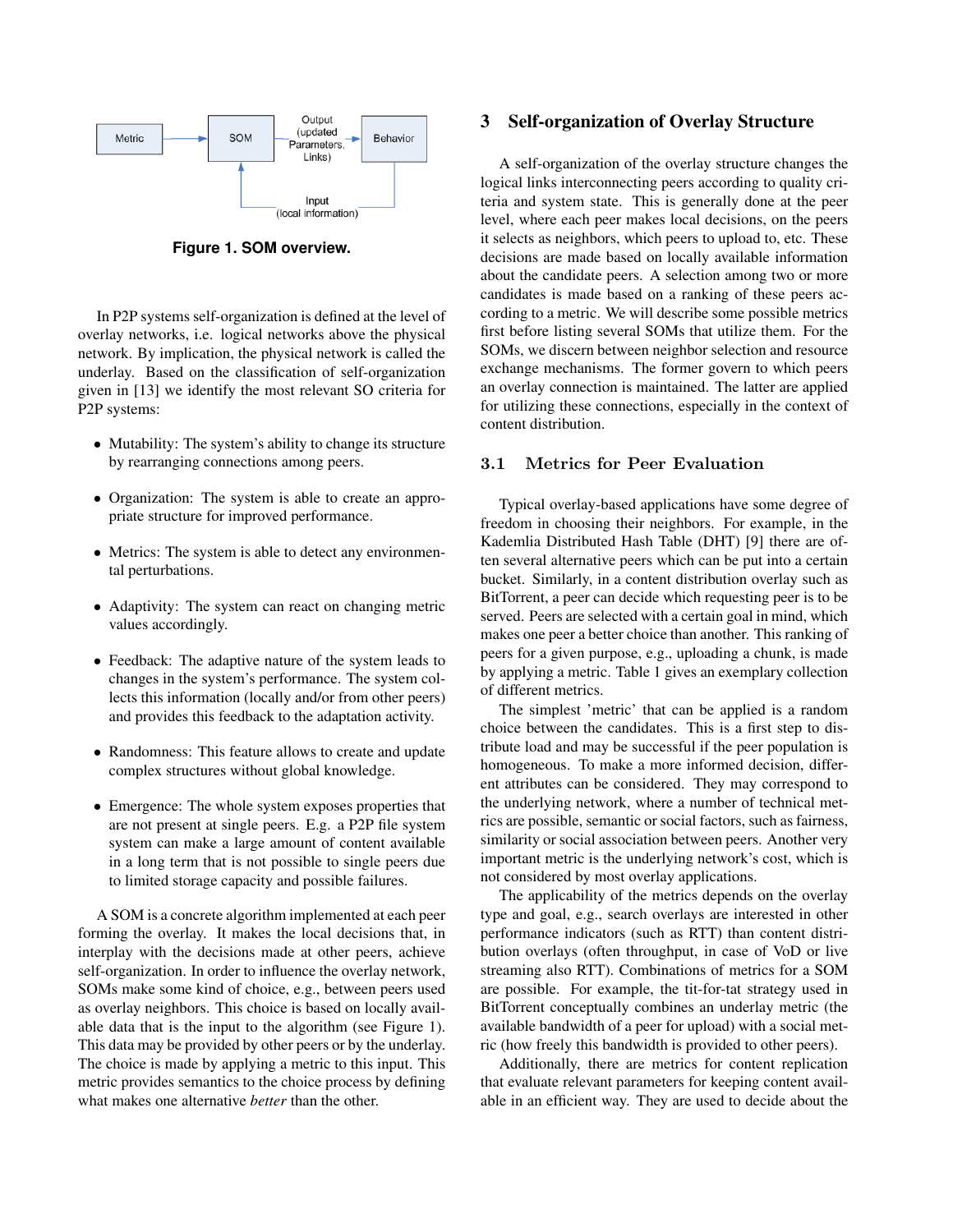| of<br>Type   | Examples           | Used in                 |  |
|--------------|--------------------|-------------------------|--|
| metric       |                    |                         |  |
| Load         | Random             | Gnutella v0.4           |  |
| Distribution | Round Robin        | BitTorrent (seeding)    |  |
| Underlay     | <b>RTT</b>         | Pastry                  |  |
|              | Bandwidth          | BitTorrent,<br>Tribler. |  |
|              |                    | Skype (Supernodes)      |  |
|              | Reachability       | Skype (Supernodes)      |  |
|              | (e.g., NAT)        |                         |  |
|              | Provider<br>infor- | P <sub>4</sub> P        |  |
|              | mation             |                         |  |
| Social       | User interests     | Tribler                 |  |
|              | Reputation         | eMule,<br>BitTorrent,   |  |
|              |                    | Tribler                 |  |
| Replication  | Availability       | <b>DHTs</b>             |  |
|              | Popularity         | Web caching, CDNs       |  |
|              | Overlay Size       |                         |  |
|              | Node Capacity      |                         |  |

**Table 1. Classification of metrics.**

generation and placement of new copies in an overlay.

#### 3.2 Neighbor Selection Mechanisms

An overlay can be seen as a graph with overlay nodes being vertices of this graph and the connections between nodes being edges of the graph. In this Section, we define neighbors of a local peer as the remote peers it can contact directly without an additional lookup.

In this context we must again distinguish between search overlays (e.g., DHTs) and content distribution overlays (e.g., BitTorrent or eDonkey). In the latter, neighbors as defined above may or may not be used, depending on the content they store and, e.g., on the upload capacity they provide to the local peer. Here, another peer selection process takes place that operates on the known neighbors. Thus, it is usually enough to know a sufficient number of other nodes in order to be able to apply this second selection, which is described in more detail in the next subsection. In contrast, neighbor selection is typically very important in a search overlay in order to assure short respond times and high query success rates. Each neighbor may be used for a specific query route at any time, and neighbors normally have to fulfill certain criteria to be eligible, e.g., their IDs have to fall into a certain range of the overlay ID space. Thus, the neighbor relationships are very pronounced here and normally only change when existing peers go offline or new peers join. As a consequence, the mechanisms described in the following have a much higher relevance for search overlays than for distribution overlays.

Proximity-based Routing. Proximity neighbor selection and proximity routing [3] are mechanisms that route overlay messages while favoring peers that are close to the local peer in terms of a metric. Here, proximity neighbor selection tries to fill the routing tables of peers mostly with peers that are close according to the metric while proximity routing selects among several next hop candidates the closest one. The selection of the next hop during a message forwarding can also take into account short term fluctuations in network conditions. However, this is paid for by the larger routing table and a potentially higher routing complexity. Also, the optimization potential depends on the choices available. As shown in [7] different proximity metrics result in different impact on the underlay. Optimization for the Internet domain of peers results in lower inter-domain traffic and optimization for the RTTs in lower end-to-end delays.

Geographic layout. Another approach similar to proximity routing and proximity neighbor selection is the geographic layout [3]. Here, the aim is to structure the overlay in a way that preserves neighbor relationships from the physical network, i.e., peers that are close in the physical network according to a metric are ideally also neighbors in the overlay. This can be done by adapting the ID generating process of the peers, so that locality information pertaining to the metric is included. This creates a mapping between overlay and underlay, trying to limit the overhead introduced by single overlay hops that span several long physical links. This mechanism is mostly applicable to DHTs, since they create relations based on node IDs.

Supernode selection strategies. The term supernode denotes peers that play a special role in the network, somewhat violating the pure P2P approach. Examples are the ultrapeers or hubs from Gnutella, or the supernodes in the Skype network. Supernodes are employed to reduce load on 'normal' peers. In the example of Gnutella, they handle most of the query traffic, while in Skype they are also used to establish indirect voice connections between two peers that can not connect directly to each other, e.g., due to firewalls or NATs. As a consequence, not every peer is useful to be selected as a supernode (or to promote itself to that status). Normally, peers are useful as supernodes if they can provide enough resources, e.g., bandwidth and processing power, and if they are easily reachable by all peers. Under these conditions, a peer might become a supernode if not enough supernodes exist in the network.

Discussion. The mechanisms presented above can be modified to take into account the underlying topology and to reduce the inter-domain traffic as demonstrated for Kademlia. However, the impact of search overlays on the usage of Internet resources is lower than that of content distribution overlays, which are responsible for the actual exchange of large amounts of data. Overlays utilizing supernodes might be an exception here, e.g., if these nodes are used to relay user voice data.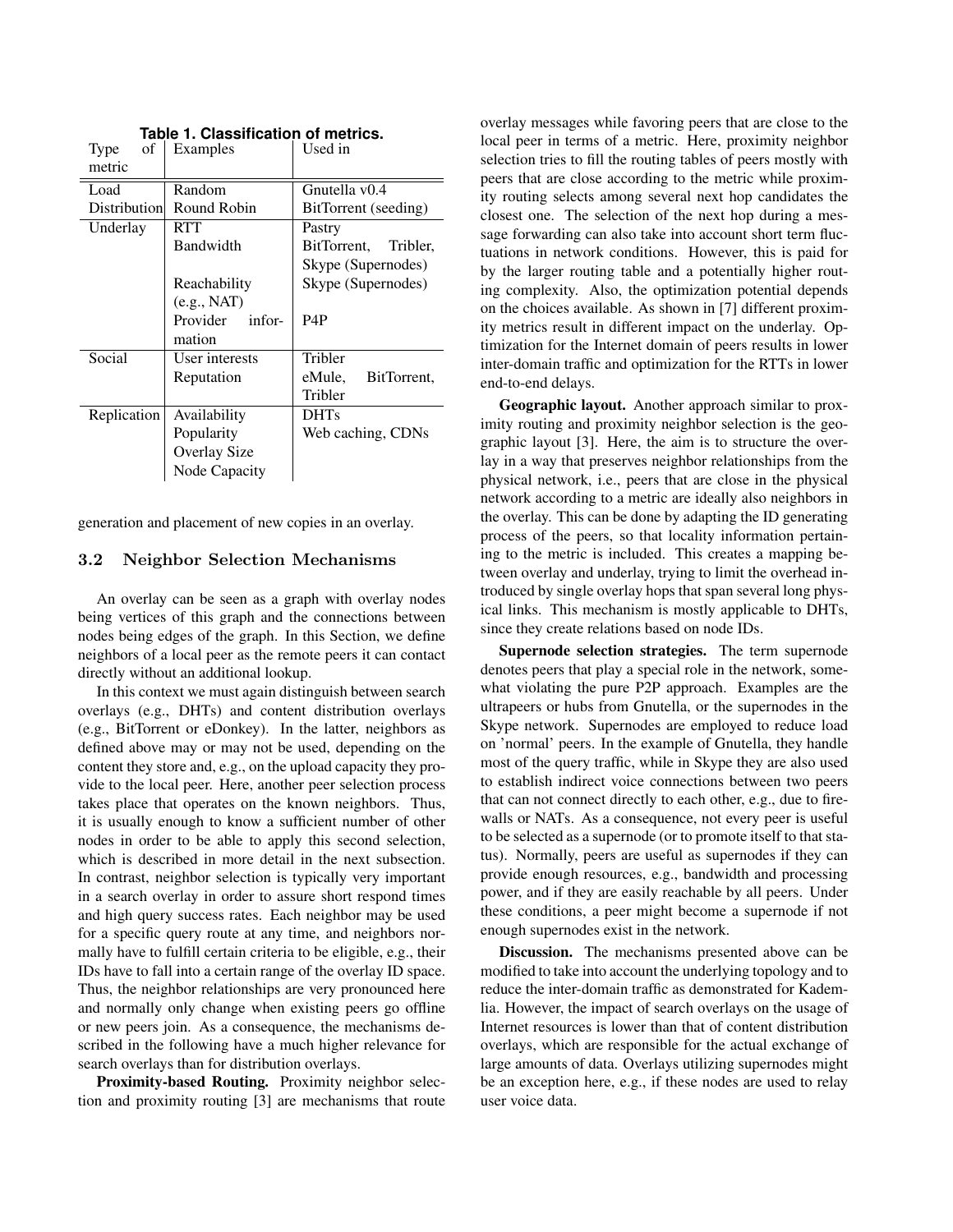## 3.3 Resource Exchange Mechanisms

We consider a peer X that wants to download content. Since most distribution overlays use multi-source download, it signals its download request to several other peers. The choice of peers that are requested for content is one part of the *peer selection* process: peer selection at the downloading peer. A peer Y receiving X's download request queues it locally with all the other download requests. When resources for a new upload at Y are available, then Y has to decide which peer it wants to upload data to. This is the peer selection at the uploading peer, which normally is the more critical peer selection. The mechanisms described below fall into this category.

Tit-for-tat. The uploading peer selection in BitTorrent is called choking/unchoking algorithm and uses a tit-for-tat principle described, e.g., in [8]. It tries to achieve pareto efficiency by assuring that peers reciprocate by uploading to peers that upload to them or - the other side of the coin - that peers refuse to upload to peers that do not upload to them. With this strategy, peers that utilize their upload bandwidth for the overlay are rewarded, which makes the so-called 'free-riding', i.e., the consumption of resources without reciprocating, less efficient. On the other hand too strict compliance with this policy restricts the applicability of other metrics that could improve the download speed or usage of the underlay resources.

Credit-point systems. The credit point system used by the eMule client (a client used to connect to the eDonkey network) accumulates points at the peers that content is uploaded to. If peer A uploads some amount of data to peer B, B adds credit points for A locally. These credit points allow A to spend less time in the upload queue of B if A wants to download something from this peer. Since all credit points benefiting A are stored on remote peers, it is assumed that no counterfeiting of credit points is possible. An interesting difference between the tit-for-tat mechanism and this credit point system is the fact that credit points accumulated by uploading one or more files can be used to download other files quicker, whereas tit-for-tat tries to impose fairness in the sharing of the same file. Also, a credit point system allows a peer with low upload bandwidth to achieve a good standing with other peers, given enough time. There are also a number of reputation based systems in the same spirit which we will not describe due to space limitations.

Discussion. The presented mechanisms aim to provide incentives for user contribution at the application layer to improve application-level quality. Additionally, they govern between which peers data is exchanged, and therefore have an impact on the traffic pattern generated by an overlay. Therefore, in order to improve the usage of Internet resources such mechanisms are a prime candidate to be combined with "lower-layer" performance metrics (cf. Table 1).

## 4 Self-organization of Resources

Apart from the explicit requests of resources from other peers, different SOMs are employed in search and distribution overlays to ensure that data is efficiently distributed and does not get lost due to churn, and to facilitate an easier access to resources by placing them intelligently in the network. In the following, some of these mechanisms are discussed.

#### 4.1 Chunk Selection Strategies

Distribution overlays work much more efficiently if they do not transmit files as a whole, but segment it into smaller parts, which can then be provided and downloaded separately and from different sources. This is called Multi-Source Download (MSD). Most popular P2P distribution overlays use MSD to exchange data. Peers are not limited to one connection at a time, but may receive data of the same file from several peers at the same time.

To enable MSD, files are usually segmented into smaller parts, which can be shared by a peer even if the complete file has not yet been downloaded. This greatly speeds up the spread of especially larger files, since peers can start to upload data much sooner. The file segments are commonly called chunks, which are in many cases partitioned again. Thus, when a peer X was selected for an upload slot at peer Y using a mechanism described in Section 3.3, it has to be decided which chunk will be transferred. We will describe several of such *chunk selection mechanisms* in the following.

Random. The easiest method to choose a chunk to upload is to select a random chunk available at the uploader that is missing at the downloader. This strategy however is prone to the problem of chunk starvation. Chunk starvation means that only a very small number of copies of a chunk are available in the overlay, while the other chunks are well spread. In the extreme case even no copy is left of the starved chunk.

Least Shared First. To prevent chunk starvation, overlays like, e.g., BitTorrent, employ a Least Shared First (LSF) chunk selection strategy, also called Rarest First [8]. This strategy chooses an eligible chunk that is spread least in the network. If no entity which has global information about the chunk distribution exists, peers have to estimate this distribution.

CygPriM. The CygPriM strategy (cyclic priority masking) [12] tries to keep the chunk distribution balanced although only locally available information is used. It does not serve any chunk requests, but uploads only one defined chunk at a time. When this chunk is downloaded, the next available chunk from the file is offered, and so on. When the last chunk has been uploaded, the cycle begins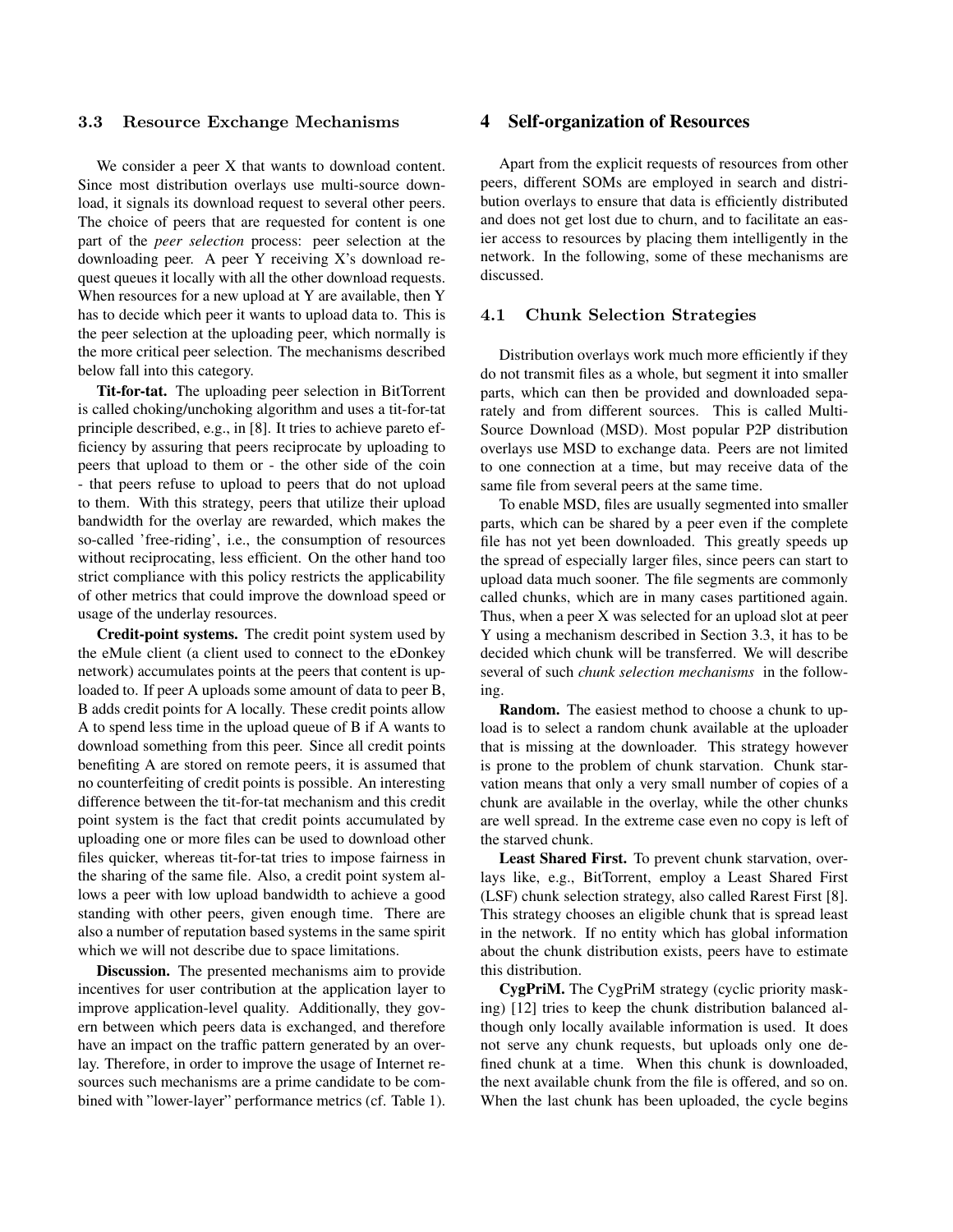**Table 2. Replication strategies.**

| Granularity   | <b>Distribution</b>                    | Access type |         | Update mode Replica placement | Location      |
|---------------|----------------------------------------|-------------|---------|-------------------------------|---------------|
| file size     | uniform                                | read-only   | active  | random                        | Central index |
| blocks        | $\propto$ request rate                 | read-write  | passive | availability-based            | DHT based     |
| erasure codes | $\propto \frac{requestrate}{filesize}$ |             |         | capacity-based                | super-peers   |

anew. Chunks that are not requested by any of the peers are skipped. The strategy is robust against selfish peers and offers download times in the same order of magnitude as in a best-case scenario with benevolent peers.

Closest Deadline. For the adaptation of chunk-based distribution overlays to streaming applications, not only the availability of chunks is important, but also their usefulness for the peers. A peer that already started viewing content while downloading might have passed the point in time where a chunk would have been played out. Therefore, this chunk is no longer of interest for that peer. On the other hand, missing chunks that are nearing their playout time have a higher priority to be downloaded. As a result, chunk selection includes the deadline of chunks in its strategy. An example named BiToS is presented in [15], where chunks are sorted in two categories, a high priority set and a low priority set. The high priority set contains chunks that are close to their playout time, which have a higher probability to be downloaded. For stability, the larger low priority set again follows the Least Shared First strategy. A similar strategy with three priorities is used in Tribler [11].

# 4.2 Data Replication Strategies

Replication is a strategy in which multiple copies of some data are stored at multiple sites [10]. This strategy is responsible for the maintenance of on-line copies of data and other resources. By storing the data at more than one site, if a data site fails, a system can operate using replicated data, thus increasing availability and fault tolerance. At the same time, as the data is stored at multiple sites, the request can find the data close to the site where the request originated, thus, increasing the performance of the system. On the other hand, replication introduces overhead due to creating, maintaining and updating the replicas, which may neutralize the advantages gained by replicating content.

Table 2 shows an overview of mechanisms used to optimize replication strategies. For example, replication strategies can consider the replica granularity, i.e., full file replication, block level replication, or erasure codes. On the other hand, the replica distribution strategies compute the required number of replicas either uniform (same number of copies for each item), or based on the item popularity [14]. The creation of replicas can be either done locally by the peers who requested the object, along the path through which the request is satisfied, or at random places.

In a P2P system the issues of object *availability* is especially critical due to the variable connectivity of nodes. In an environment with a wide variability, the system should not place replicas blindly: more replicas are required when placing on hosts with low availability, and fewer on highly available hosts. Moreover, the results of research done by [2] show that the number of hosts running Gnutella is well correlated with time of day. As a consequence, placing replicas in out-of-phase time zones may be a sound replication strategy.

Coding Methods. The goal of redundancy provisioning in overlay networks is related to fault-tolerance assurance. Redundancy in this context means that each object is divided in some number of fragments (*m*), which are encoded into  $n (n > m)$  entities and stored at  $n$  entities across the overlay network [4]. The idea of erasure codes lies in allowing for item reconstruction on the basis of any m collected fragments. The advantage of this method above simple replication is that the storage requirements are lower across nodes. It also ensures the higher level of availability when the nodes have lower reliability parameters.

#### 4.3 Caching Strategies

In contrast to dedicated caches offered by Internet Service Providers or Content Delivery Networks, we present here caching methods where peers themselves also provide the functionalities of caches. Overlay caching can be seen as a passive replication mechanism, since replicas are only created at peers that also consume files. Here, the main focus is put into cache replacement policies that should assure a high hit rate for object requests. Besides the policies known from other caching scenarios, such as LFU and LRU, there are policies customized for P2P caching overlays.

For example, in [5] an efficient cooperative caching scheme for video-on-demand service over P2P networks is proposed. It applies a utility-based fine-grained policy that takes into account a peer's bandwidth and works at the level of segments instead of files. In this architecture, published videos are encoded into multi-layered source bit stream and split into many segments, which are distributed to overlay peers. The main design philosophy is that outbound bandwidth from multiple peers who have cached the same title can be aggregated to serve a single video streaming request.